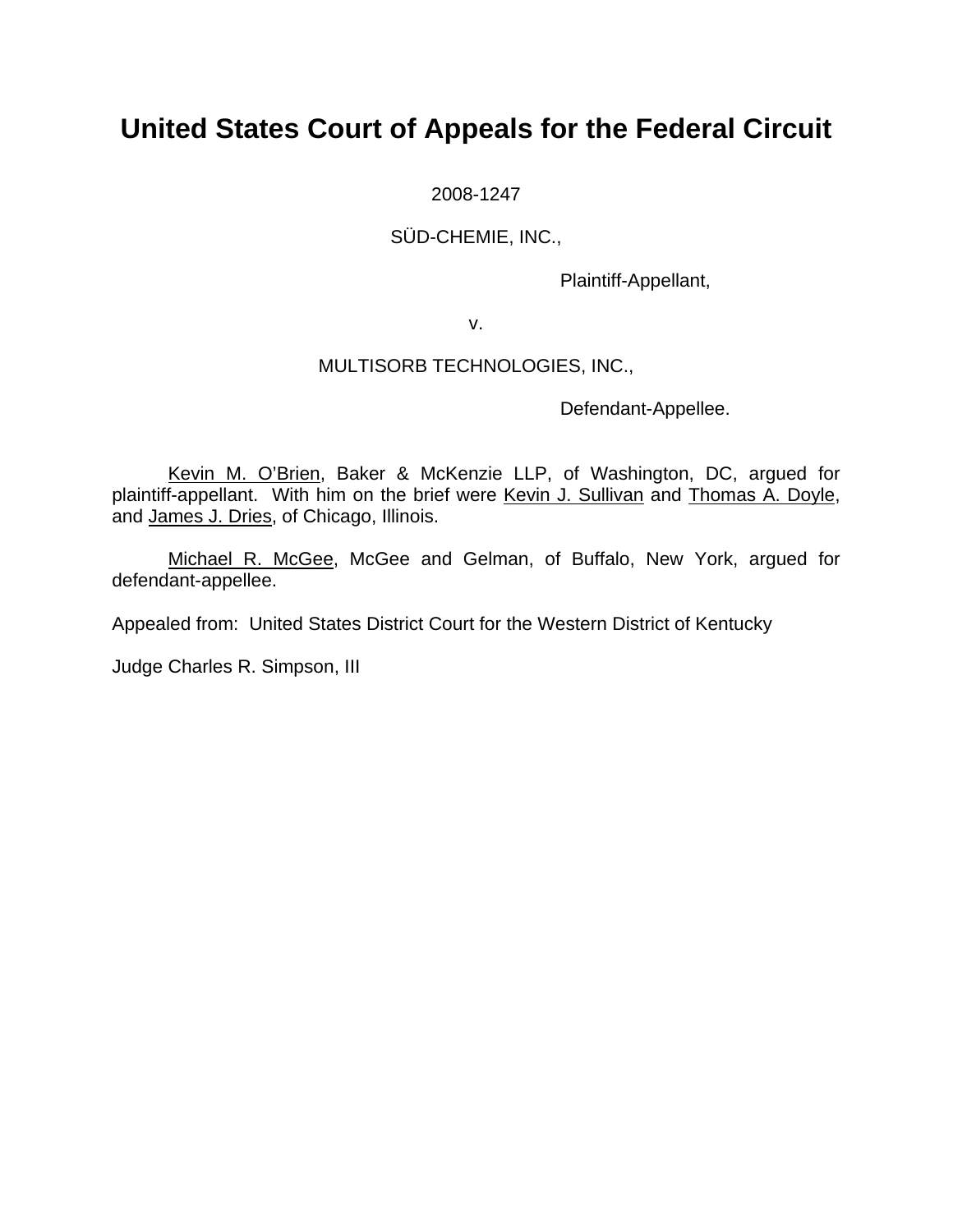# **United States Court of Appeals for the Federal Circuit**

2008-1247

SÜD-CHEMIE, INC.,

Plaintiff-Appellant,

v.

### MULTISORB TECHNOLOGIES, INC.,

Defendant-Appellee.

Appeal from the United States District Court for the Western District of Kentucky in case no. 3:03-CV-29, Judge Charles R. Simpson, III.

\_\_\_\_\_\_\_\_\_\_\_\_\_\_\_\_\_\_\_\_\_\_\_\_\_\_\_

\_\_\_\_\_\_\_\_\_\_\_\_\_\_\_\_\_\_\_\_\_\_\_\_\_\_\_

DECIDED: January 30, 2009

Before RADER, FRIEDMAN, and BRYSON, Circuit Judges.

BRYSON, Circuit Judge.

Desiccant containers are frequently used to maintain a dry environment for products during storage or shipping. Some desiccants function by absorbing water vapor and undergoing a phase change into liquid form. Leakage of the liquid from the desiccant container would defeat the purpose of the desiccant and could damage either the products that are being maintained in a dry environment or the container in which the products are being shipped. For that reason, it is important that desiccant containers used in that manner be permeable to water vapor but impermeable to liquid water, and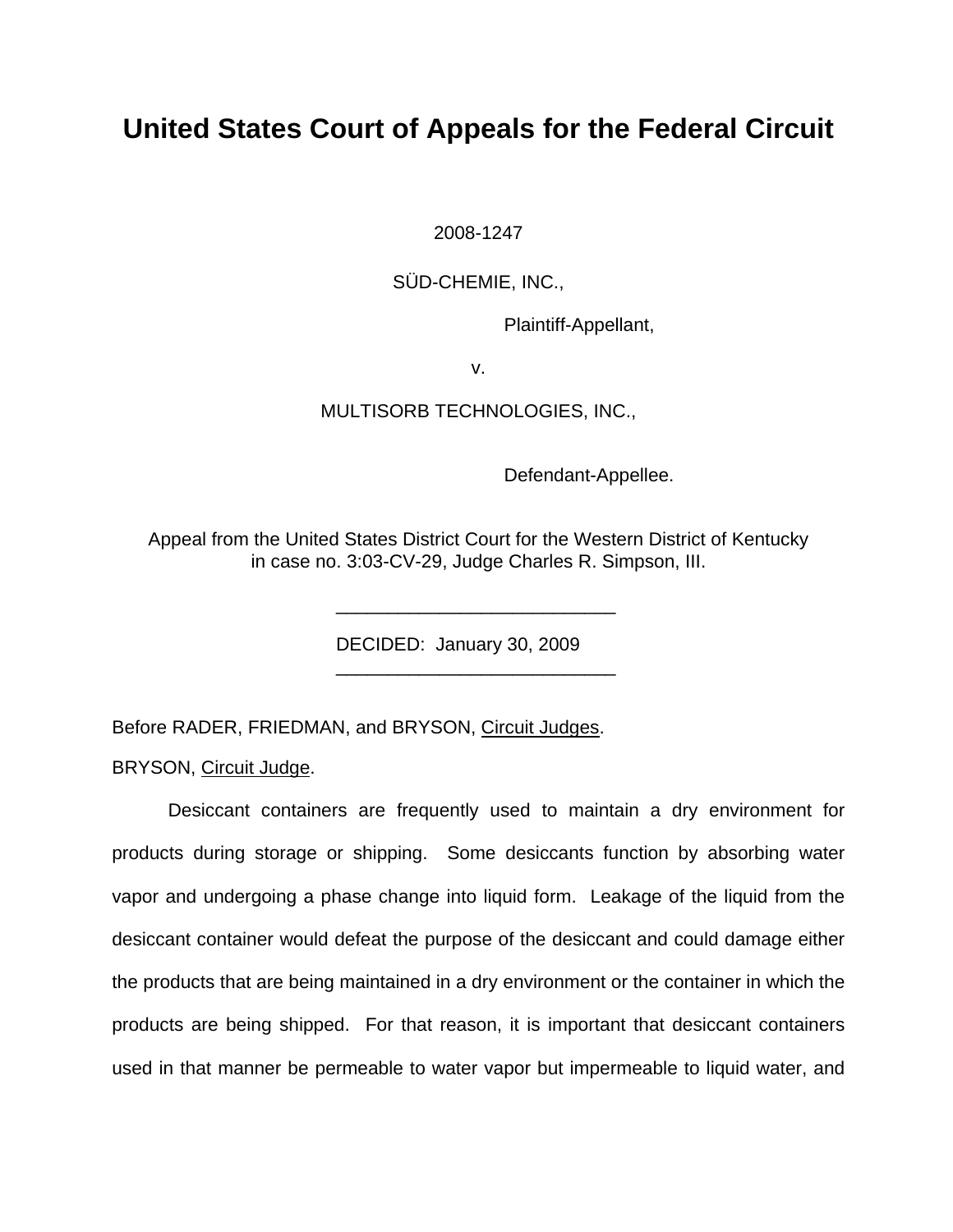water, and that they have strong, leak-proof seals, so that the seals will not fail even if a substantial volume of liquid collects inside the container.

Süd-Chemie, Inc., owns U.S. Patent No. 5,743,942 ("the '942 patent"), which is directed to a desiccant container made from a water-vapor-permeable, multilayered packaging material. The packaging material recited by the '942 patent consists of two films: a microporous film and a laminate film. The two films are heat-sealed to each other around the edges to form a closed container for the desiccant material that is placed within. Süd-Chemie manufactures commercial desiccant containers covered by the '942 patent.

According to the '942 patent, many prior art desiccant packages sought to solve the problem of water leakage from the package by creating seals from films coated with adhesives and sealed together with heat sealers. '942 patent, col. 1, ll. 61-64. In contrast, the '942 patent sought to solve the leakage problem by requiring the use of packaging films that are not coated with adhesives but that are "compatible" with each other. The '942 patent explains that when they are sealed together with a heat sealer, uncoated but compatible film materials form stronger seals than adhesive-coated films. In addition, they are less costly and can be sealed using conventional high-throughput heat-sealing machines that cannot readily be used with adhesive-coated films. Id. at col. 3, ll. 16-28. Claim 1 of the '942 patent, which is the only independent claim, reads as follows:

A desiccant container comprising a desiccant material surrounded by a laminated, water vapor permeable desiccant packaging material, wherein said packaging material comprises an uncoated microporous film having an inner and outer surface heat sealed to an uncoated laminate film having an inner and outer surface, wherein the uncoated microporous film comprises a different composition from the uncoated laminate film, wherein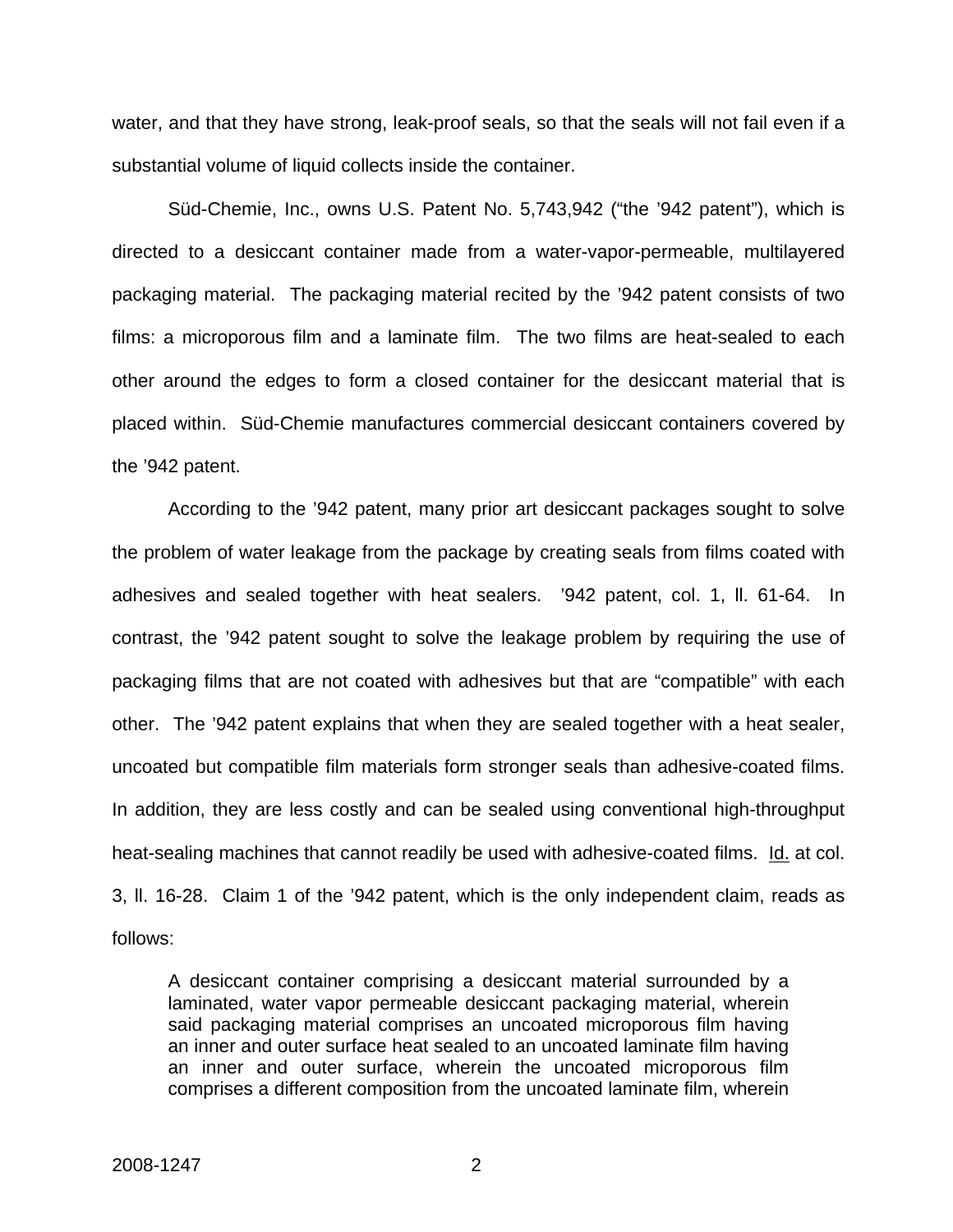wherein edges of the inner surface of the uncoated microporous film are sealed to edges of the inner surface of the uncoated laminate film, and wherein the inner surface of the uncoated microporous film and the inner surface of the uncoated laminate film are comprised of compatible polymeric materials.

Defendant Multisorb manufactures and sells TranSorb desiccant bags, which are also designed and marketed to protect cargo from moisture damage during shipment. In 2003 Süd-Chemie brought suit against Multisorb in the United States District Court for the Western District of Kentucky, alleging that Multisorb's TranSorb product line infringes the '942 patent. After the district court issued an order construing the disputed terms of claim 1, the parties filed cross-motions for summary judgment on the issues of infringement and validity.

The central issue with respect to validity was whether a prior art patent, U.S. Patent No. 4,487,791 ("Komatsu"), rendered the '942 patent invalid for obviousness. The Komatsu patent is directed to an oxygen-absorbing package in which an oxygenabsorbing material is surrounded by a gas-permeable packaging material. The packaging material in Komatsu consists of a microporous film and a laminate film sealed together with a conventional heat-sealing machine. Komatsu, col. 1, ll. 6-8, 57-61. The district court found that the polymeric microporous and laminate films disclosed by Komatsu were identical to those described in the '942 patent and that both patents taught heat sealing the films using conventional high-speed packaging equipment. The court therefore concluded that "the Komatsu patent taught the same container as the '942 patent, with the exception of the absorbent material disposed between the layers." According to the district court, the '942 patent simply substituted a desiccant material for an oxygen-absorbing material. Citing the Supreme Court's decision in KSR International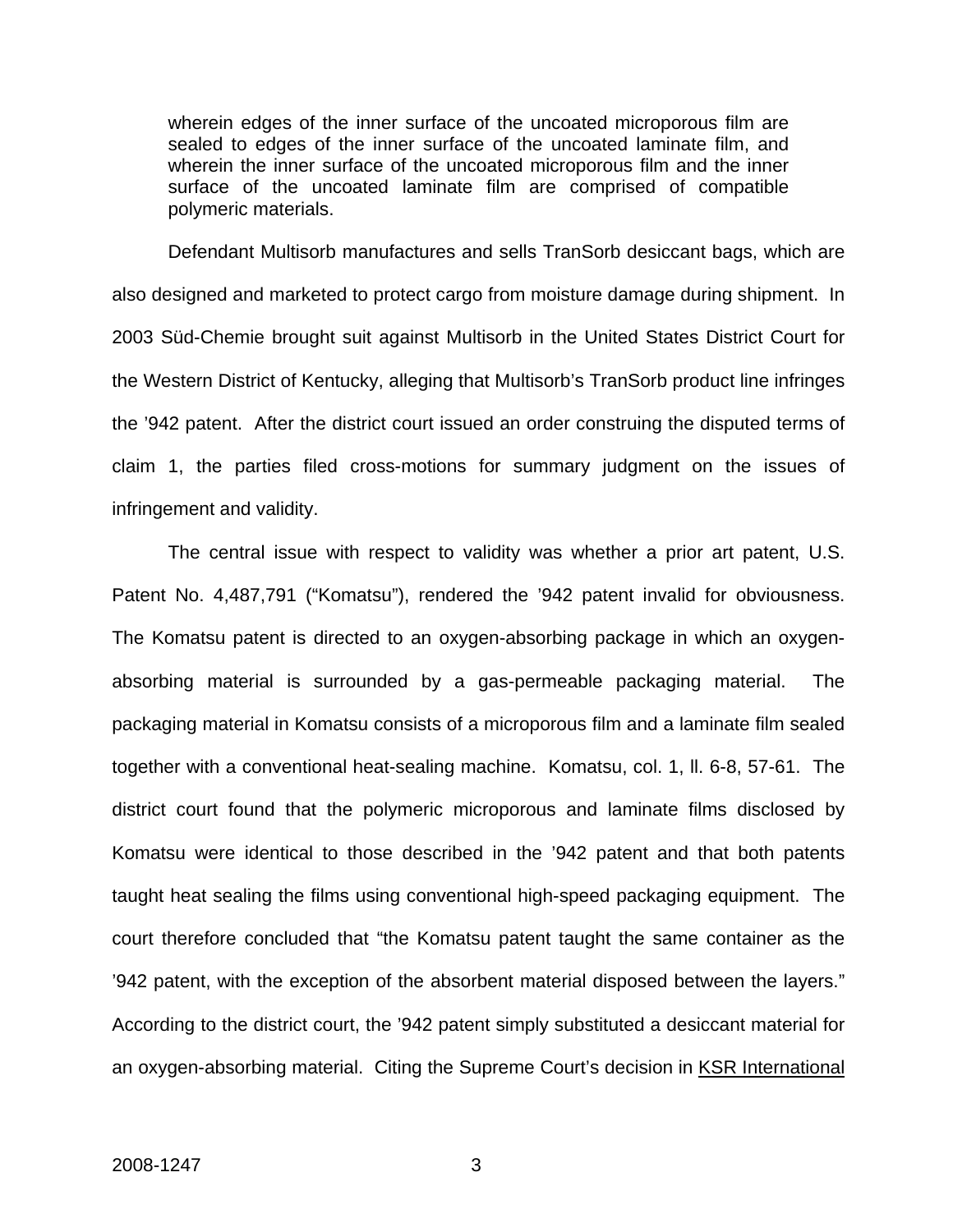International Co. v. Teleflex Inc., 127 S. Ct. 1727 (2007), the court held that the substitution of one absorbing material for another would have been obvious to a person of skill in the art of atmospheric packaging. The district court therefore granted summary judgment that the '942 patent was invalid for obviousness in view of the prior art Komatsu patent. Süd-Chemie appeals that decision to this court.

I

 Süd-Chemie asserts that the district court erred in concluding that the Komatsu and '942 patents teach identical containers that differ only as to the absorbent substance encapsulated by the packaging materials. Specifically, Süd-Chemie contends that Komatsu fails to teach three of the limitations pertaining to the desiccant container that are recited in claim 1: (1) the use of uncoated microporous and laminated films; (2) the water-vapor-permeable character of the packaging materials; and (3) the use of "compatible" polymeric materials (as that term is defined in the specification of the '942 patent) on the inner surfaces of the microporous film and the laminated film. We agree with Multisorb that Komatsu teaches the first two elements. However, we conclude that the evidence before the district court does not support the court's conclusion that Komatsu discloses the use of compatible polymeric materials, and for that reason, we conclude that the court's summary judgment order must be vacated. We address each of the three disputed claim limitations in turn.

### A

Claim 1 of the '942 patent requires that the desiccant packaging material be composed of an "uncoated microporous film . . . heat sealed to an uncoated laminate film . . . ." In its claim construction order, the district court construed the term "uncoated"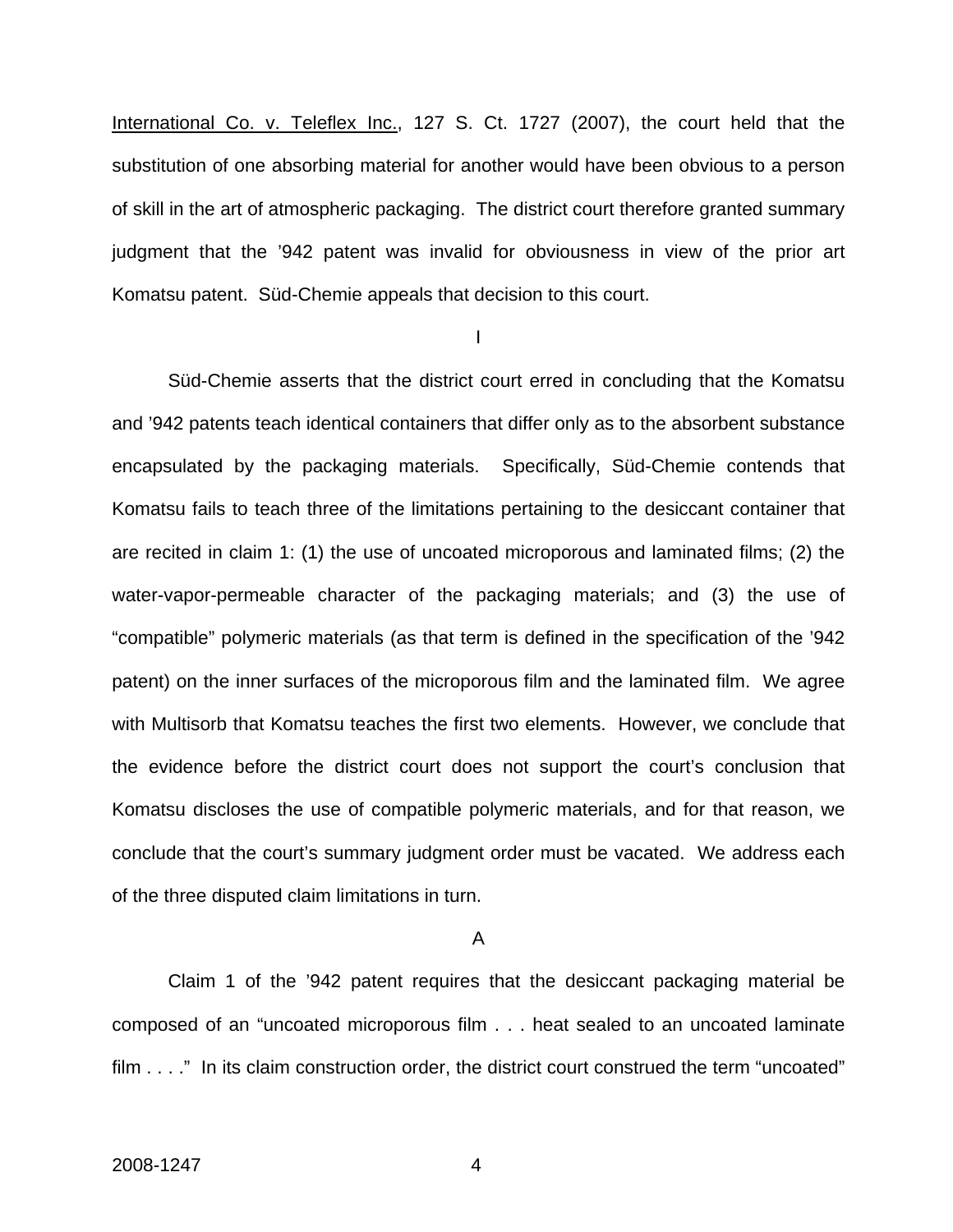"uncoated" to mean "uncoated with an adhesive." According to the '942 patent, uncoated compatible films can produce stronger seals than those formed using incompatible films that are coated with adhesive. '942 patent, col. 7, ll. 14-16. Furthermore, the patent explains that adhesive-coated films are more expensive and that using adhesives can prevent conventional heat-sealing machines from operating at maximum efficiency. Id., col. 3, ll. 19-21, 26-28.

Komatsu refers generally to microporous "films" and laminated nonwoven fabric "sheets." Moreover, Komatsu repeatedly refers to the process of adhering the films and sheets together by heat sealing, with no indication that the process contemplates the use of adhesive coatings on the films. See Komatsu, col. 1, II. 29-31; col. 3, II. 42-43; col. 4, ll. 14-15, 36-37. Süd-Chemie contends that because Komatsu does not specifically refer to the films as "uncoated," it fails to teach the purportedly critical requirement of the '942 patent that both the laminate and microporous films be uncoated.

Süd-Chemie draws the wrong inference from Komatsu's failure to specifically refer to the films as uncoated. As noted, Komatsu plainly teaches that containers can be made of films that are heat sealed without the use of adhesives, and thus without coatings. Moreover, Süd-Chemie has not offered any evidence that a reference to a microporous or laminate film would be understood by one of skill in the art as contemplating a film with an adhesive coating attached. The district court was thus correct to characterize Komatsu as teaching the use of uncoated films and not to interpret Komatsu as disclosing only films coated with adhesives.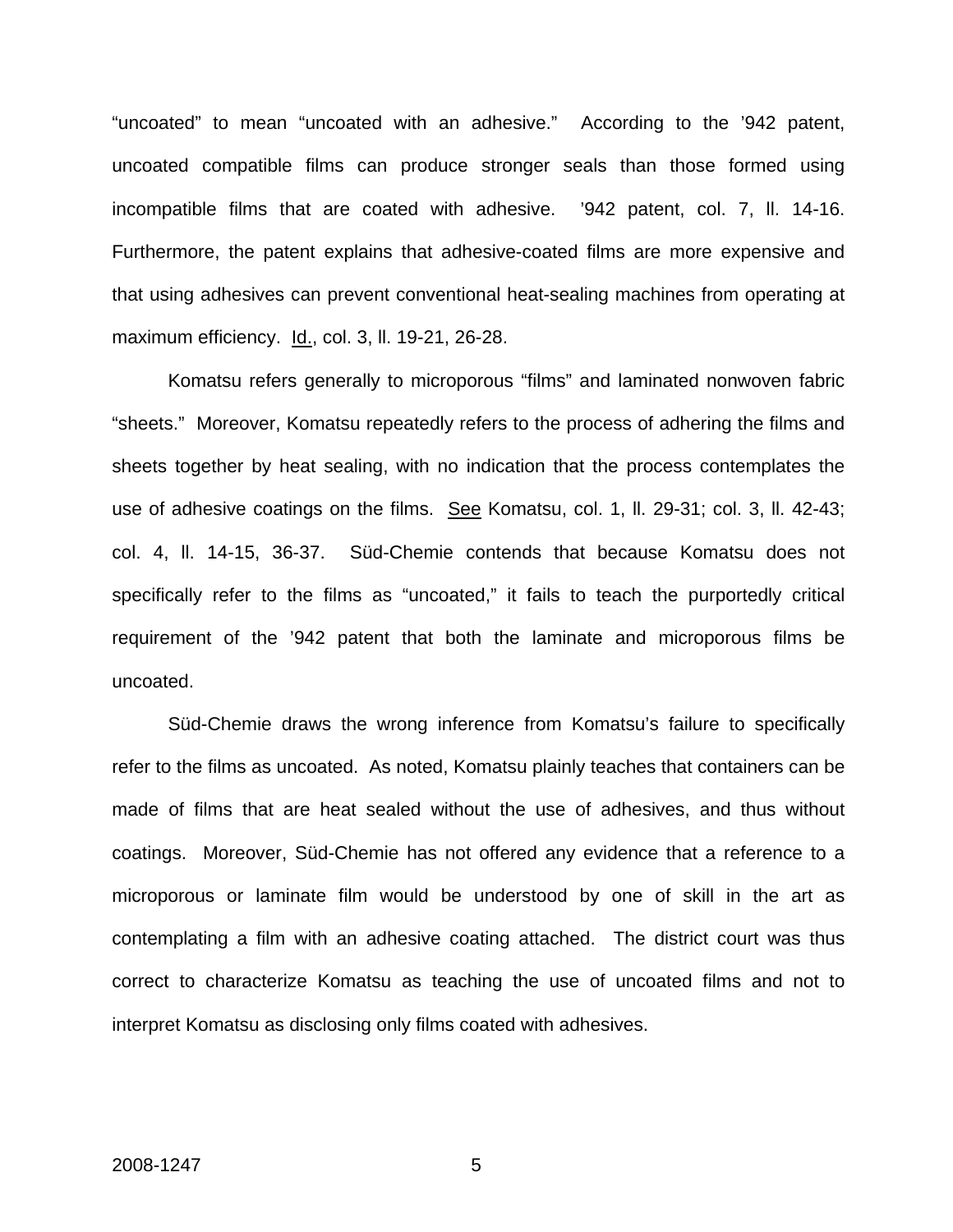Süd-Chemie further asserts that Komatsu "includes no teaching or suggestion on how the films are prepared." In fact, Komatsu describes in fair detail how the microporous film may be prepared:

The microporous film employed in the practice of this invention may be prepared by: cold orientation of film; orientation of different substancecontaining film; extraction of different substance from different substancecontaining film; extraction of different substance-containing film, followed by orientating the so-treated film; laminatings of nonwoven fabrics; cross dispersing of bundle of fibers, followed by heat-pressing the resulting material; and irradiation of film with an electron beam.

Komatsu, col. 2, II. 2[1](#page-6-0)-30.<sup>1</sup> Notably, neither that description nor Komatsu's description of the laminated films contains any suggestion that the process described in Komatsu requires the use of adhesive coatings. The district court therefore did not err in concluding that Komatsu discloses the use of uncoated microporous and laminated films.

B

 Claim 1 also requires that the desiccant container be composed of "water vapor permeable" packaging material. The district court did not specifically address that requirement of the '942 patent. Süd-Chemie contends that there is a disputed issue of

<span id="page-6-0"></span><sup>1</sup> The '942 patent contains a virtually identical description of how to produce microporous films:

The uncoated microporous or nonwoven film may be prepared by any conventional film forming process including cold orientation of the film, orientation of different substance-containing films, extraction of different substances from different substance-containing films, extraction of different substance-containing film followed by orientation of the treated film, crossdispersing of a bundle of fibers followed by heat-pressing the resulting film and any other conventional procedures utilized for the formation of a microporous film.

<sup>&#</sup>x27;942 patent, col. 5, ll. 16-24.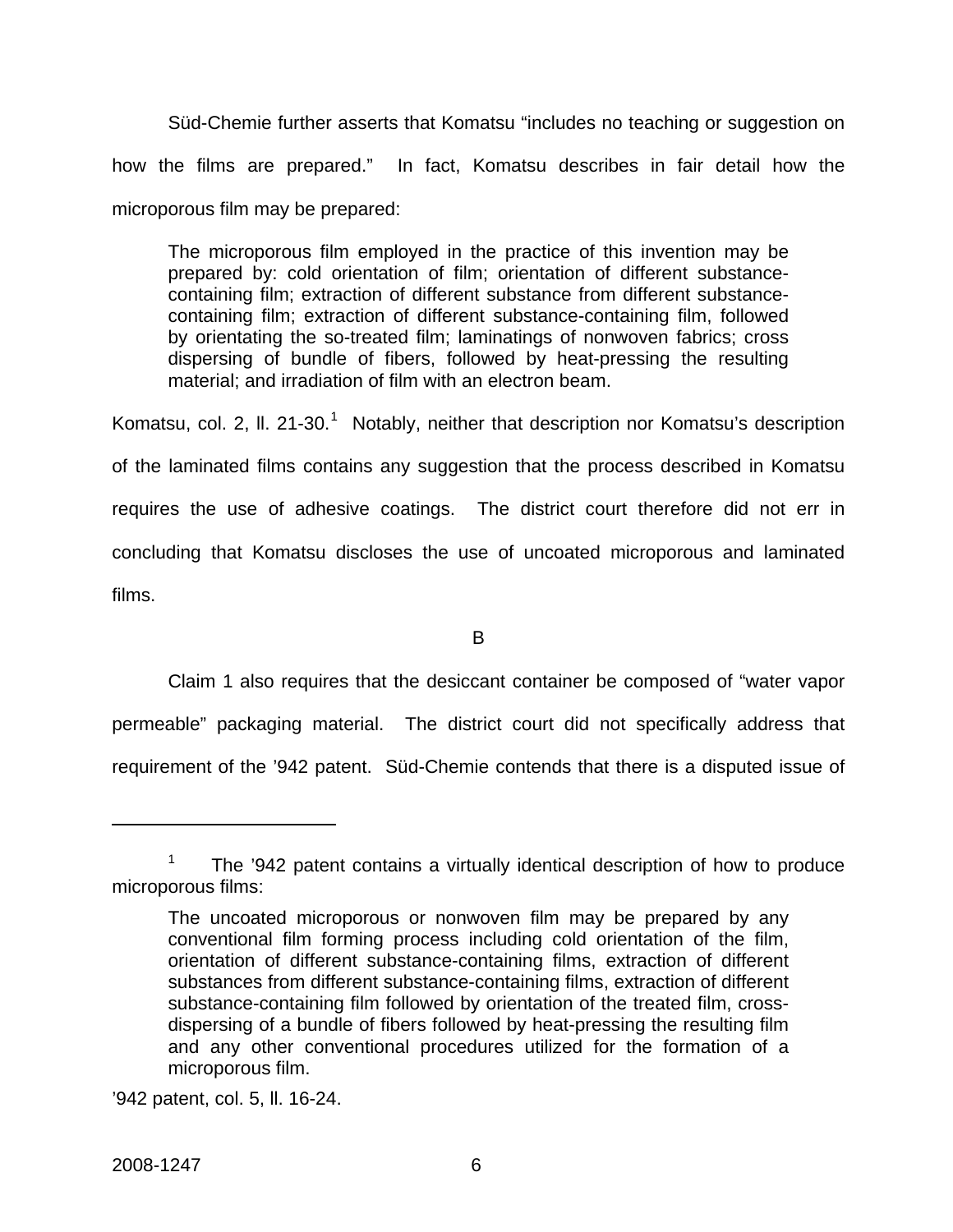fact as to whether Komatsu teaches the use of water-vapor-permeable packaging materials. However, Komatsu describes the packaging films as permeable to air. Komatsu, col. 2, ll. 39-41, 50-52. As Multisorb's expert represented in his affidavit (without any expert rebuttal from Süd-Chemie), air invariably includes water vapor. Thus, by disclosing air-permeable films, Komatsu necessarily discloses films that are water-vapor-permeable.

Based on Komatsu's references to the packaging materials as "waterproof" and "water impermeable," Süd-Chemie contends that Komatsu does not disclose—and in fact teaches away from—a water-vapor-permeable packaging material. That argument is unpersuasive, however, because it erroneously equates impermeability to water with impermeability to water vapor. A material can be both permeable to water vapor and impermeable to liquid water, as the specification of the '942 patent makes clear. See '942 patent, col. 1, ll. 37-42. Although Komatsu refers to "water" without specifying its state of matter, it is clear from context that Komatsu's reference to "water" was to liquid water, as opposed to water in its gaseous (water vapor) or solid (ice) states. Thus, Komatsu explains that because the packaging films are "water impermeable," the container "can be packed with liquid or semi-liquid foodstuffs." Komatsu, col. 3, ll. 60-62. From its specification, it is therefore clear that Komatsu teaches materials that are impermeable to liquid water, but not to water vapor. The '942 patent similarly describes the desiccant container as "absorbing water vapor without releasing water from the container . . . ." '942 patent, col. 3, line 67, through col. 4, line 1. Komatsu's reference to "waterproof" packaging materials therefore is not inconsistent with its disclosure of water-vapor-permeable materials.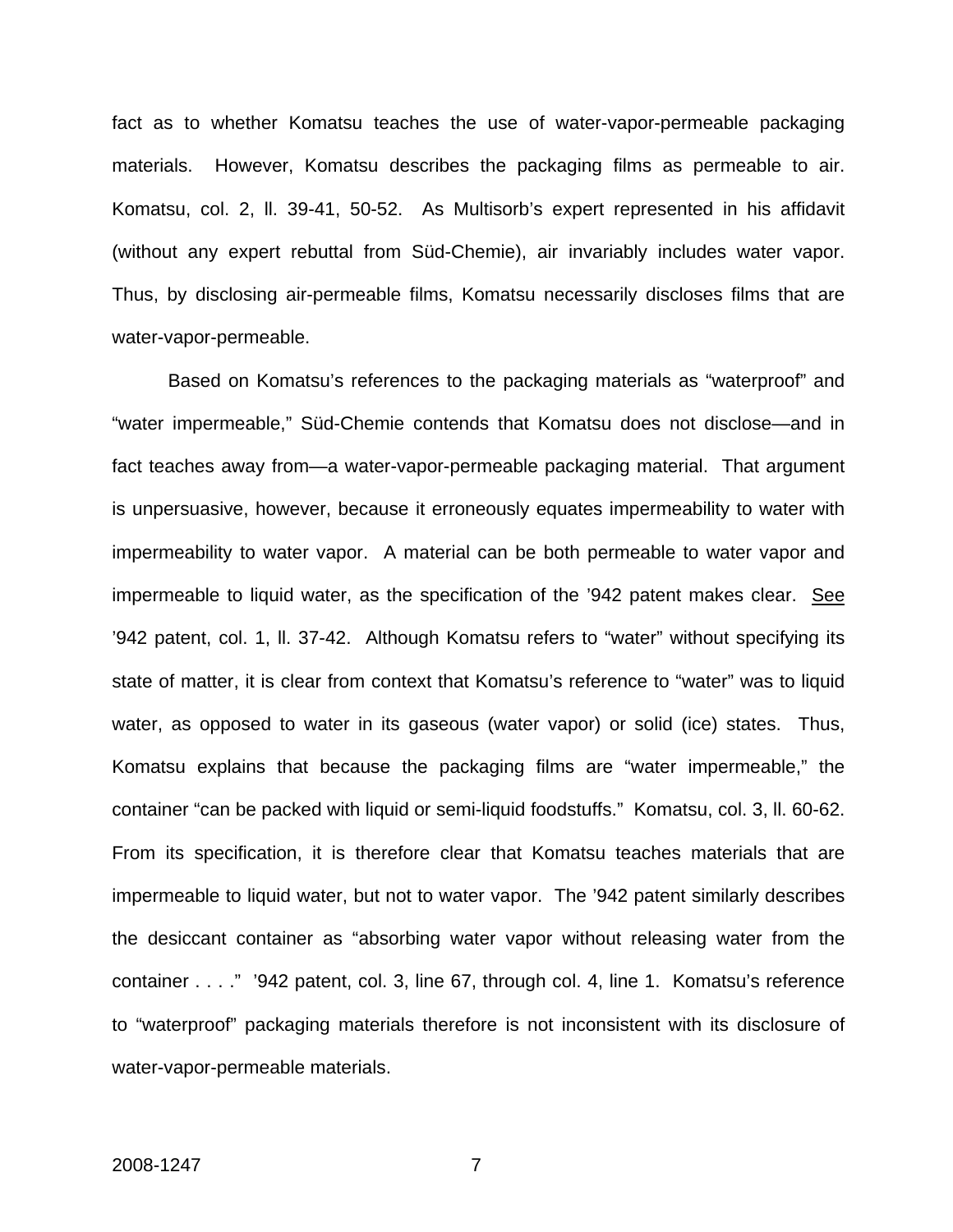Even if Komatsu did not disclose water-vapor-permeable films, it would have been obvious to a person of skill in the art to create a desiccant container with packaging materials that are permeable to water vapor. The '942 patent acknowledges that desiccant containers that absorb water vapor were well known in the art at the time of the invention. '942 patent, col. 1, ll. 12-13. Because the containers for a desiccant must necessarily be permeable to water vapor, it would have been obvious at the time of the invention to design a desiccant container using water-vapor-permeable packaging materials.

C

 Finally, claim 1 of the '942 patent requires that the inner surfaces of the microporous and laminate films be "comprised of compatible polymeric materials." The district court concluded that Komatsu teaches the use of compatible films because "[t]he Komatsu patent suggests the employment of the same materials claimed by the '942 patent to be 'compatible polymeric materials.'"It is true that Komatsu discloses the same general classes of materials that are identified in the '942 patent. Thus, both patents state that the microporous and laminate films can be made from polyethylene, polypropylene, and other polyolefinic materials. See Komatsu, col. 2, ll. 19-21; col. 3, ll. 12-15; '942 patent, col. 5, ll. 12-15, 47-50. However, in concluding that Komatsu teaches the use of compatible polymeric materials, the district court failed to acknowledge that the specified classes of materials comprise a large number of substances with quite different properties, and that various combinations of those materials can be compatible or incompatible depending on how they are assembled in layers to form the container.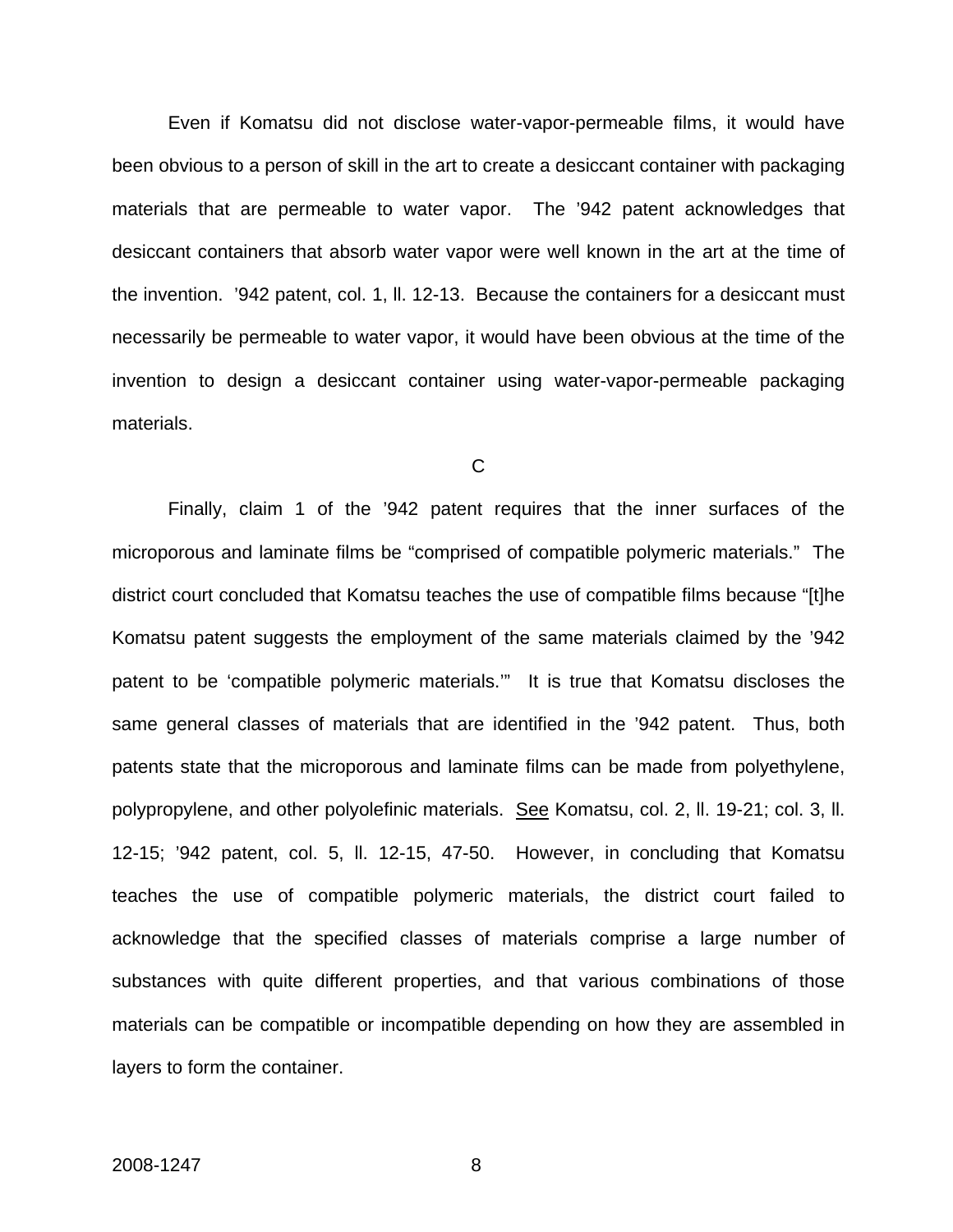The specification of the '942 patent expressly defines the term "compatible." It states:

"Compatible" means that the materials mix on a molecular scale and will crystallize homogeneously. Thus, while such layers may not have precisely the same softening point, they should have softening points which are consistent, so that the materials will mix on a molecular level.

'942 patent, col. 6, ll. 6-10. Thus, "compatible" materials have similar melting or softening temperatures, while incompatible materials have dissimilar softening points. The district court reasoned that "[t]he Komatsu patent does not identify the inner surfaces of the films as comprised of compatible polymeric materials, but that does not mean[] that they are not." However, the Komatsu specification does identify the relative softening points of the various polymeric films that constitute the package material, and an analysis of those softening points indicates that Komatsu teaches the use of incompatible materials for the inner surfaces of the containers, whereas the '942 patent requires the use of compatible materials for those surfaces.

The container disclosed in Komatsu comprises three layers: a single-layered microporous film and a two-layered laminate film. The three layers are heat-sealed to each other so as to create a closed container for the oxygen-absorbent material. The preferred embodiment of the desiccant container in the '942 patent also contains a single-layered microporous film sealed to a two-layered laminate film.<sup>[2](#page-9-0)</sup> Thus, the

<span id="page-9-0"></span><sup>2</sup> The specification of the '942 patent provides that the microporous film can consist of either a single layer or a laminate of two or more microporous film layers. '942 patent, col. 4, ll. 55-58; col. 5, ll. 9-12. As noted, however, the specification makes clear that the preferred embodiment of the desiccant package contains a single-layered microporous film. Moreover, in briefing and at oral argument the parties seemed to assume that the container claimed in the '942 patent has a total of three layers: a singlelayered microporous film and a two-layered laminate film. In any event, the discussion below, which focuses on whether the inner surface of the microporous film is compatible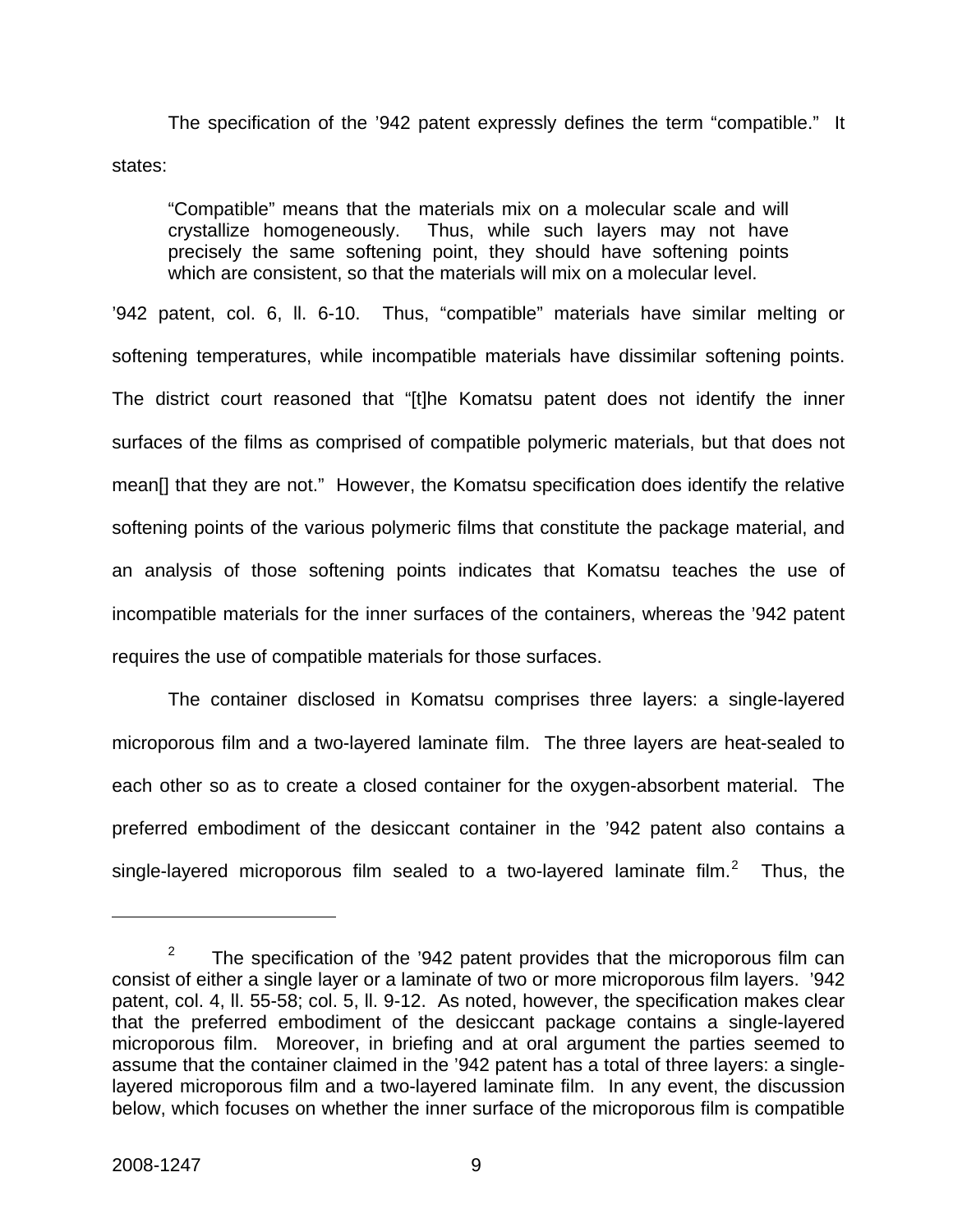packages disclosed by the Komatsu and '942 patents share a three-layered structure in which the inner layer of the laminate film faces and seals to the inner surface of the microporous film. Additionally, both patents provide that the outer layer of the laminate film should be incompatible with its inner layer. The '942 patent states that the outer surface of the laminate film "should be manufactured from incompatible materials . . . with a higher softening point than the inner surface of the laminate film material," '942 patent, col. 6, ll. 15-19, while Komatsu similarly states that the outer surface of the laminate film should have a higher softening point than its inner surface, Komatsu, col. 3, ll. 28-29.

Despite these similarities, the containers disclosed in Komatsu and in the '942 patent differ in a key respect. Claim 1 of the '942 patent requires that the inner surface of the laminate film be compatible with the inner surface of the microporous film—that is, the softening points of those two layers must be consistent. In contrast, Komatsu teaches that the microporous film and the inner laminate films should have quite different softening points; Komatsu explains that the softening point of the microporous film should preferably be at least 20°C higher than that of the inner laminate film. Komatsu, col. 3, ll. 16-19. Thus, Komatsu teaches the use of incompatible films precisely where

compatible with the inner laminate layer, applies with equal force to an alternative embodiment of the container having four or more layers. The difference between the containers described in the two patents would be even greater if the three-layered Komatsu container were compared to a four-layered embodiment of the '942 container. The possibility that the microporous film can have more than one layer in the '942 patent therefore does not alter our conclusion that the district court erred in finding that the Komatsu and '942 patents teach identical containers.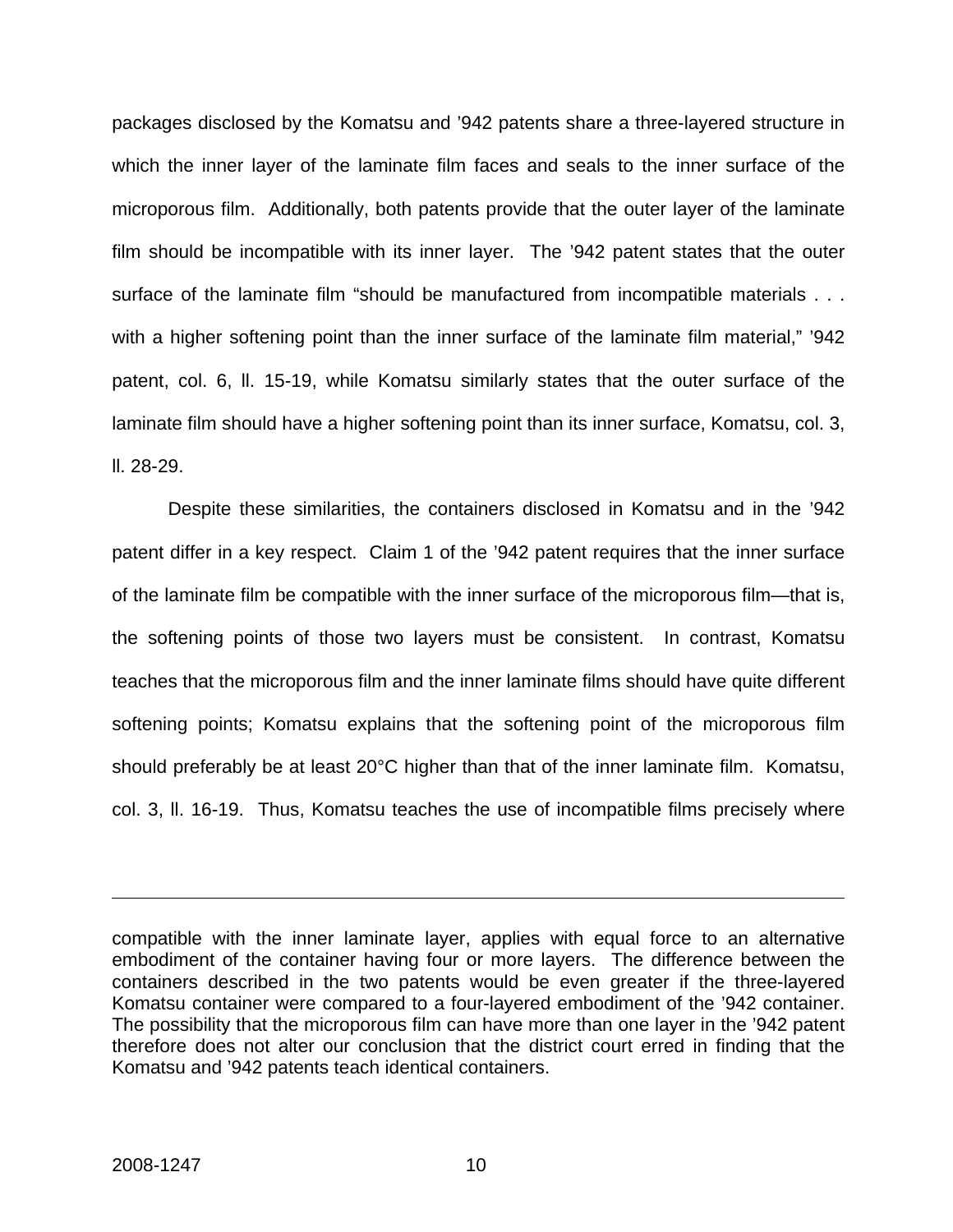precisely where the '942 patent requires the films to be compatible.<sup>[3](#page-11-0)</sup> That difference is important, according to the disclosure of the '942 patent, because the '942 specification asserts that uncoated films with similar softening points will mix on a molecular level to form bonds that are significantly stronger than the bonds formed using incompatible adhesive-coated films. See '942 patent, col. 6, ll. 1-12.

Multisorb argues that Komatsu must be understood to teach the use of compatible materials on the container's inner surfaces because the two patents disclose the same scheme of relative softening points. To support that assertion, Multisorb points to language in the '942 patent stating that the softening temperature of the inner surface of the laminate film should be "lower than or equal to the softening temperature of the inner surface of the uncoated microporous film." '942 patent, col. 5, ll. 54-55. Based on that language, Multisorb argues that both Komatsu and the '942 patent require that the inner surface of the laminate film have the lowest softening point and that the outer surface of the laminate film have the highest softening point of the three layers. However, Multisorb ignores the fact that while the '942 patent requires the inner surfaces of the laminate and microporous films to have similar softening points, Komatsu requires the films to have dissimilar softening points. Komatsu thus does not teach the use of a microporous film that is compatible with the inner surface of the laminate film. The teaching of both patents with regard to the relative softening temperatures among the

<span id="page-11-0"></span><sup>3</sup> The container disclosed in Komatsu differs from that described in the '942 patent in another respect. The specification of the '942 patent provides that the outer laminate layer should preferably be "formed from materials which are incompatible with the microporous layer, such as materials having a higher melting or softening point." '942 patent, col. 5, ll. 63-67. In contrast, Komatsu permits the outer laminate layer to be compatible with the microporous film layer. Komatsu, col. 3, ll. 24-25.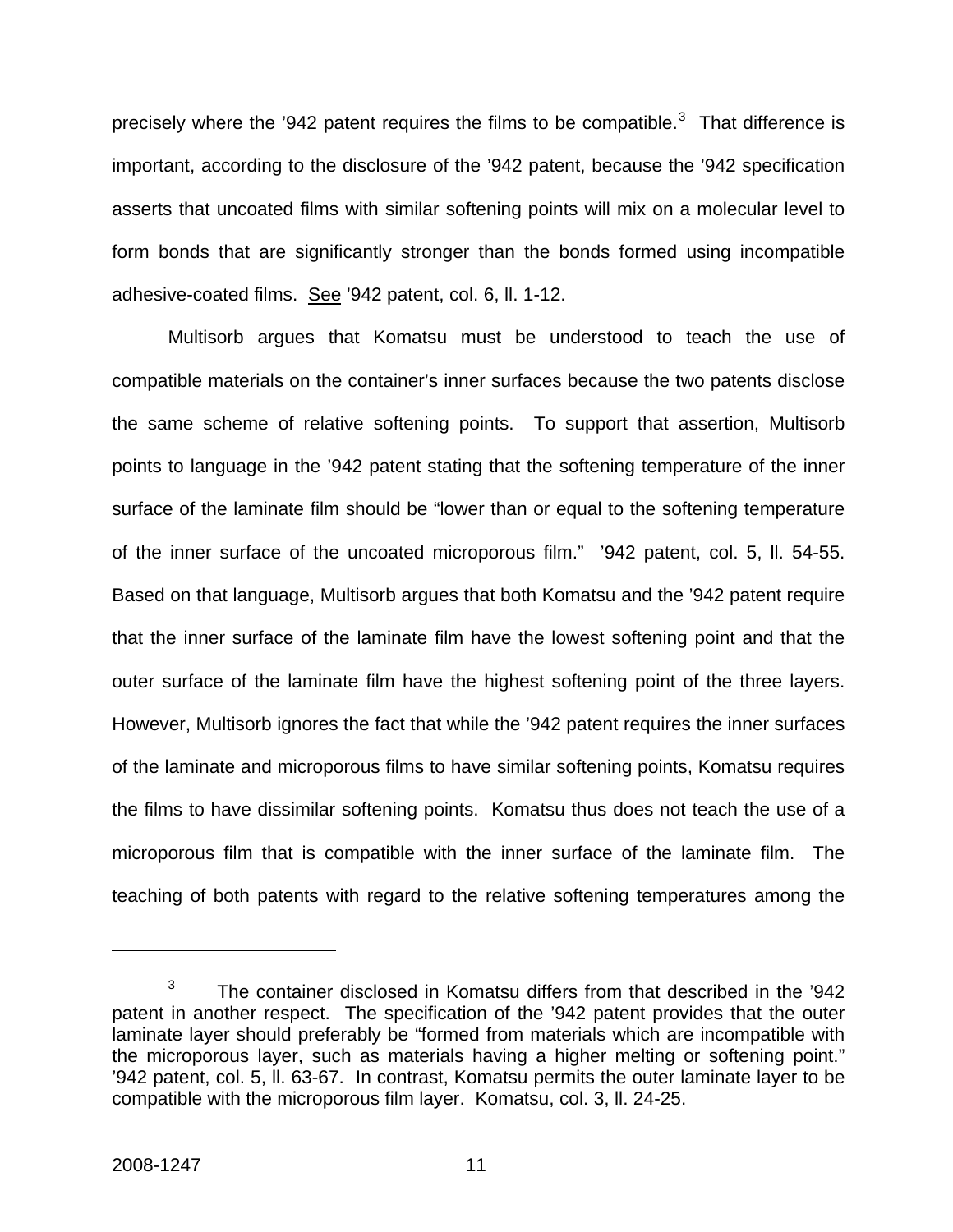temperatures among the various surfaces does not obviate that fundamental difference.

It is therefore evident that even though the patents disclose the same classes of polymeric materials used to form the packaging material, the containers described in Komatsu and in the '942 patent are different in a way that the '942 patent treats as important to the invention. In essence, the Komatsu container is formed by heat-sealing a microporous layer with a high softening point to an inner laminate layer with a low softening temperature. In contrast, the '942 container is formed by sealing a microporous layer with a low softening point to an inner laminate layer that also has a low softening temperature. The district court looked only to the classes of materials described in the patents and did not examine the softening points of the materials. It therefore failed to recognize that Komatsu discloses the use of incompatible materials where the '942 patent requires compatible materials, and it therefore incorrectly concluded that Komatsu teaches the same container as that claimed in the '942 patent.

II

Süd-Chemie contends that secondary considerations, including unexpected results, copying, and commercial success indicate that the invention of the '942 patent would not have been obvious to a person of skill in the art. The district court did not explicitly address any of the secondary consideration evidence, other than to state that the '942 patent did not employ elements that worked together in an unexpected manner. As we have repeatedly emphasized, evidence relating to secondary considerations "constitutes independent evidence of nonobviousness" and can be quite instructive in the obviousness inquiry. Ortho-McNeil Pharm., Inc. v. Mylan Labs., Inc., 520 F.3d 1358, 1365 (Fed. Cir. 2008). The district court should therefore attend carefully to any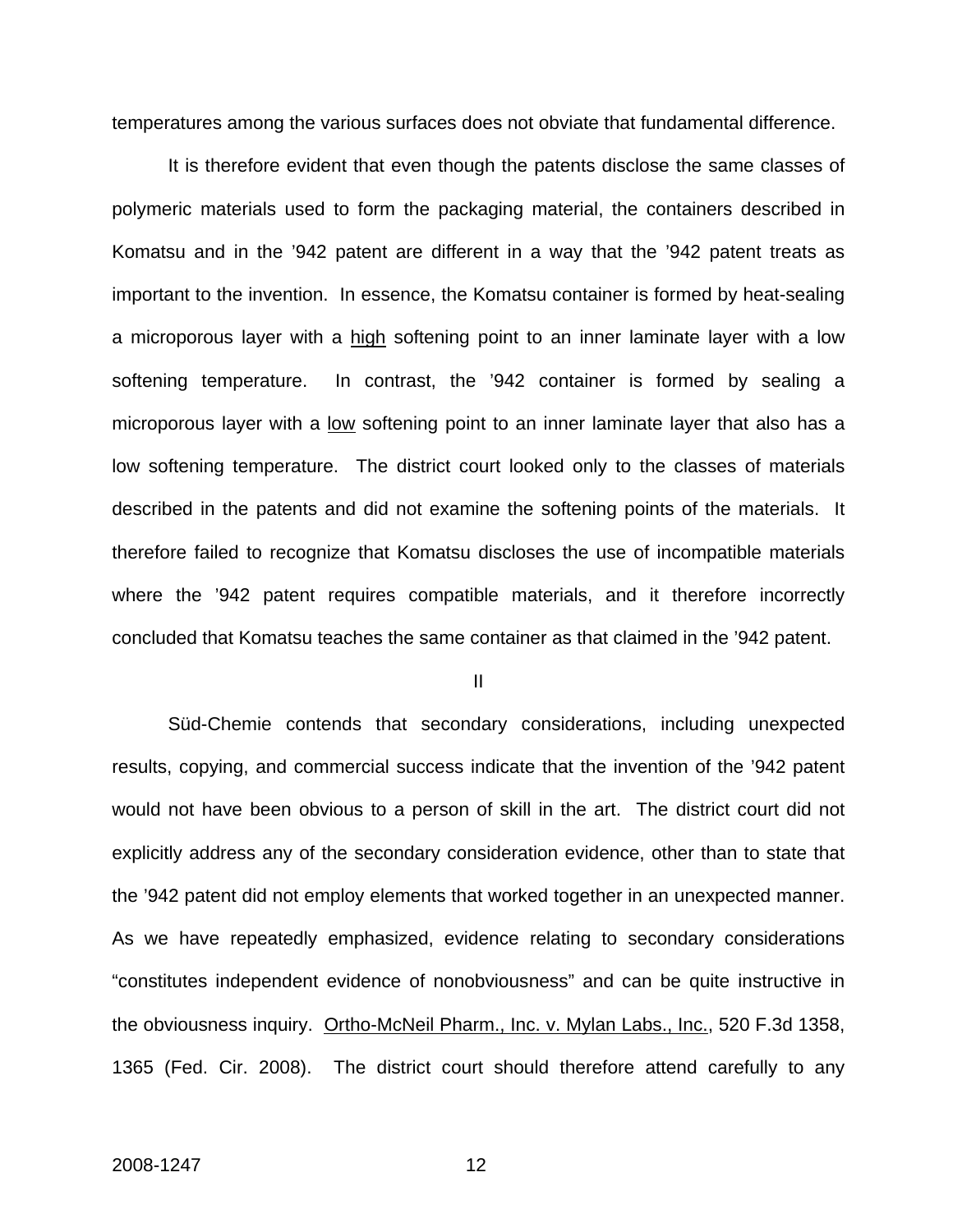evidence of these secondary considerations of nonobviousness on remand. See Ruiz v. A.B. Chance Co., 234 F.3d 654, 667 (Fed. Cir. 2000) (district court erred in failing to consider or discuss evidence of secondary considerations).

Süd-Chemie focuses in particular on the evidence of unexpected results. In that regard, Süd-Chemie argues that a person of skill in the art would not have expected uncoated laminate and microporous films to form stronger bonds than adhesive-coated films. In response to that argument, Multisorb contends that the '942 patent's mere assertion that "[i]t has been surprisingly discovered that strong, laminated desiccant packaging materials can be produced from uncoated microporous or nonwoven films" is insufficient to establish an unexpected result. See '942 patent, col. 4, line 67, through col. 5, line 3.

Multisorb is correct that conclusory statements in a patent's specification cannot constitute evidence of unexpected results in the absence of factual support. See In re Soni, 54 F.3d 746, 750 (Fed. Cir. 1995). However, the '942 patent provides evidence pertaining to the allegedly unexpected advantages of uncoated over coated films beyond its mere declaration that the results were surprising. Examples 1 and 2 of the '942 patent describe embodiments of the desiccant container in which uncoated but compatible laminate and microporous films formed seals with an average strength of more than nine pounds per square inch. In contrast, Example 3 shows that coated but incompatible films produced weaker bonds with a seal strength of only 2.77 pounds per square inch. The specification therefore contains specific evidence pertinent to Süd-Chemie's contention that the use of uncoated films yields advantages over more conventional combinations such as the incompatible surfaces disclosed in the Komatsu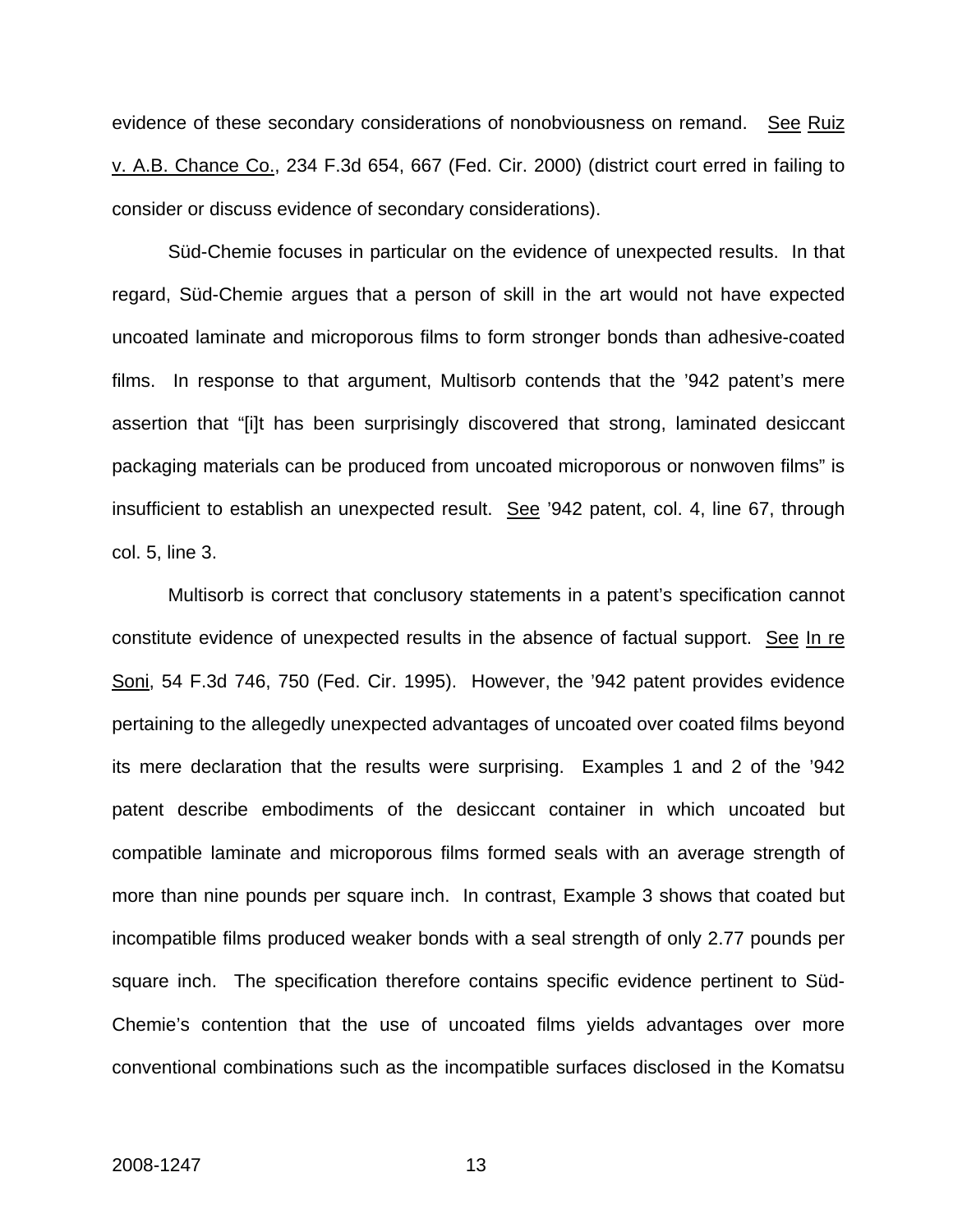patent. See Soni, 54 F.3d at 750 (specification contained more than a merely conclusory assertion of unexpected results because it also provided data demonstrating improved properties). The district court should consider that evidence, as well as any contrary evidence offered by Multisorb, as it pertains to the obviousness inquiry. Of course, evidence of unexpected results and other secondary considerations will not necessarily overcome a strong prima facie showing of obviousness, see Pfizer, Inc. v. Apotex, Inc., 480 F.3d 1348, 1372 (Fed. Cir. 2007), and we make no judgment as to the probative value of Süd-Chemie's evidence regarding the asserted secondary considerations beyond emphasizing that the district court should take such evidence into account when conducting its obviousness analysis.

### III

The '942 patent contains one independent claim and 11 dependent claims. The district court's summary judgment opinion only addressed claim 1, the '942 patent's sole independent claim. Multisorb argues that the patent's dependent claims are also invalid as obvious, and Süd-Chemie challenges that assertion in its reply brief. Because Süd-Chemie did not address the validity of the dependent claims in its summary judgment motions below or in its opening brief on appeal, we will not consider its argument that the patent's dependent claims are valid regardless of the disposition of claim 1.

In summary, we hold that the district court erred in certain respects in the course of ruling, on summary judgment, that the '942 patent was invalid due to obviousness. While, as indicated above, we agree with much of the district court's treatment of the differences between claim 1 of the '942 patent and the prior art Komatsu patent, we disagree with the court's analysis in two important respects: (1) with regard to its